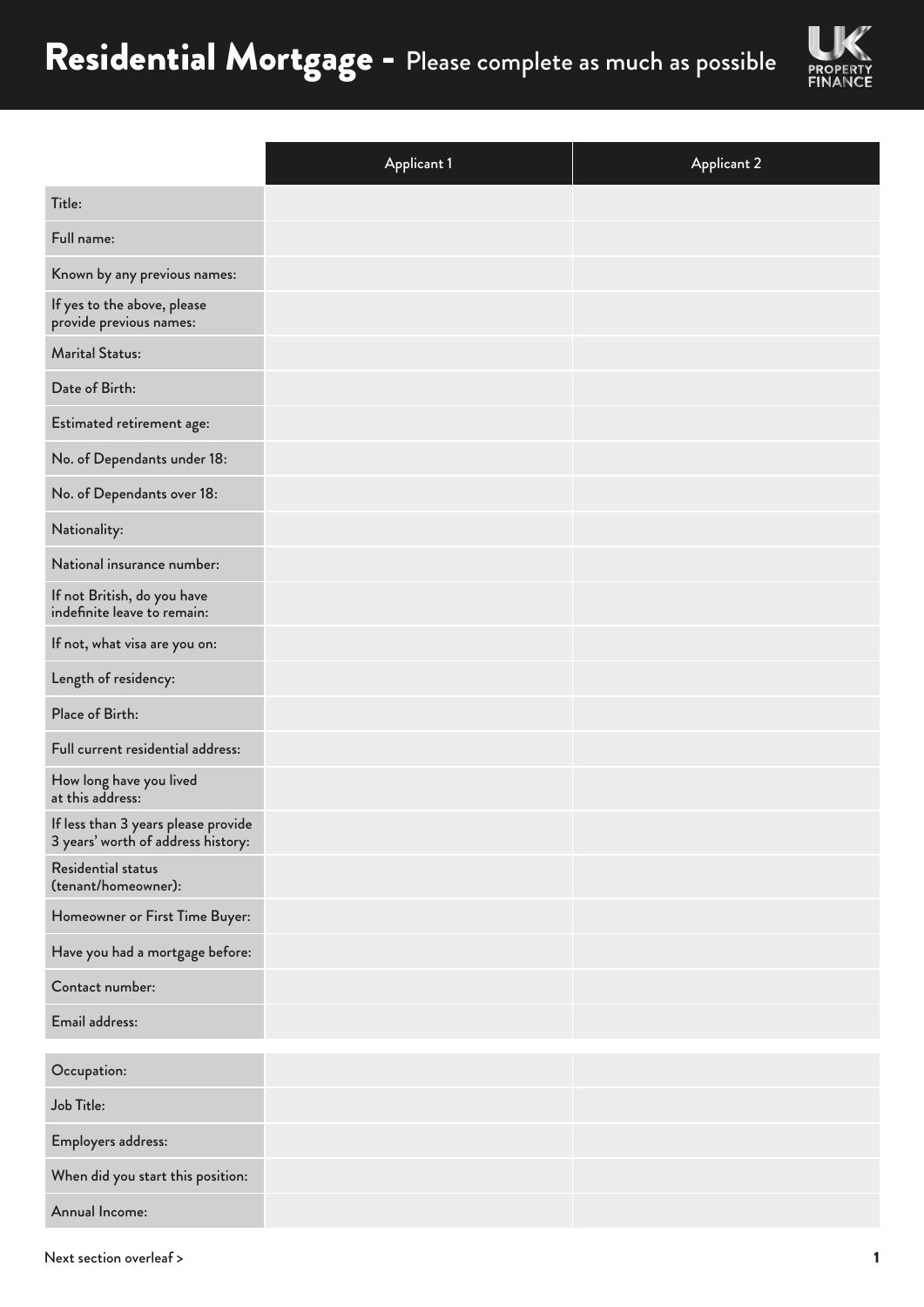

|                                                                                       | <b>Applicant 1</b> | <b>Applicant 2</b> |
|---------------------------------------------------------------------------------------|--------------------|--------------------|
| Monthly net income paid:                                                              |                    |                    |
| Self-employed - Net profits                                                           |                    |                    |
| 2019:                                                                                 |                    |                    |
| 2018:                                                                                 |                    |                    |
| 2017:                                                                                 |                    |                    |
| Self-employed - Dividends                                                             |                    |                    |
| 2019:                                                                                 |                    |                    |
| 2018:                                                                                 |                    |                    |
| 2017:                                                                                 |                    |                    |
| Salary                                                                                |                    |                    |
| 2019:                                                                                 |                    |                    |
| 2018:                                                                                 |                    |                    |
| 2017:                                                                                 |                    |                    |
| Monthly net income paid:                                                              |                    |                    |
| Are you limited company/<br>sole trader/ partnership:                                 |                    |                    |
| Are you a director of a limited<br>company/ LLP with a greater<br>than 25% ownership: |                    |                    |
| Company name:                                                                         |                    |                    |
| Type of business:                                                                     |                    |                    |
| Does your business<br>produce accounts:                                               |                    |                    |
| If yes, are your accounts<br>produced by an accountant:                               |                    |                    |
| How long has the business<br>been established?                                        |                    |                    |
| How long have you been<br>connected with your business?                               |                    |                    |
| Are you aware of anything that<br>will, or likely to change your<br>circumstances?    |                    |                    |
| Do you have a state pension:                                                          |                    |                    |
| Do you have a private pension:                                                        |                    |                    |
| Who is your pension provider:                                                         |                    |                    |
|                                                                                       |                    |                    |
| Adverse Credit (in the last 6<br>years) for all applicants defaults:                  |                    |                    |
| <b>County Court Judgements:</b>                                                       |                    |                    |
| IVA's (ever):                                                                         |                    |                    |
| Bankruptcies (ever):                                                                  |                    |                    |
| Details of any late payments:                                                         |                    |                    |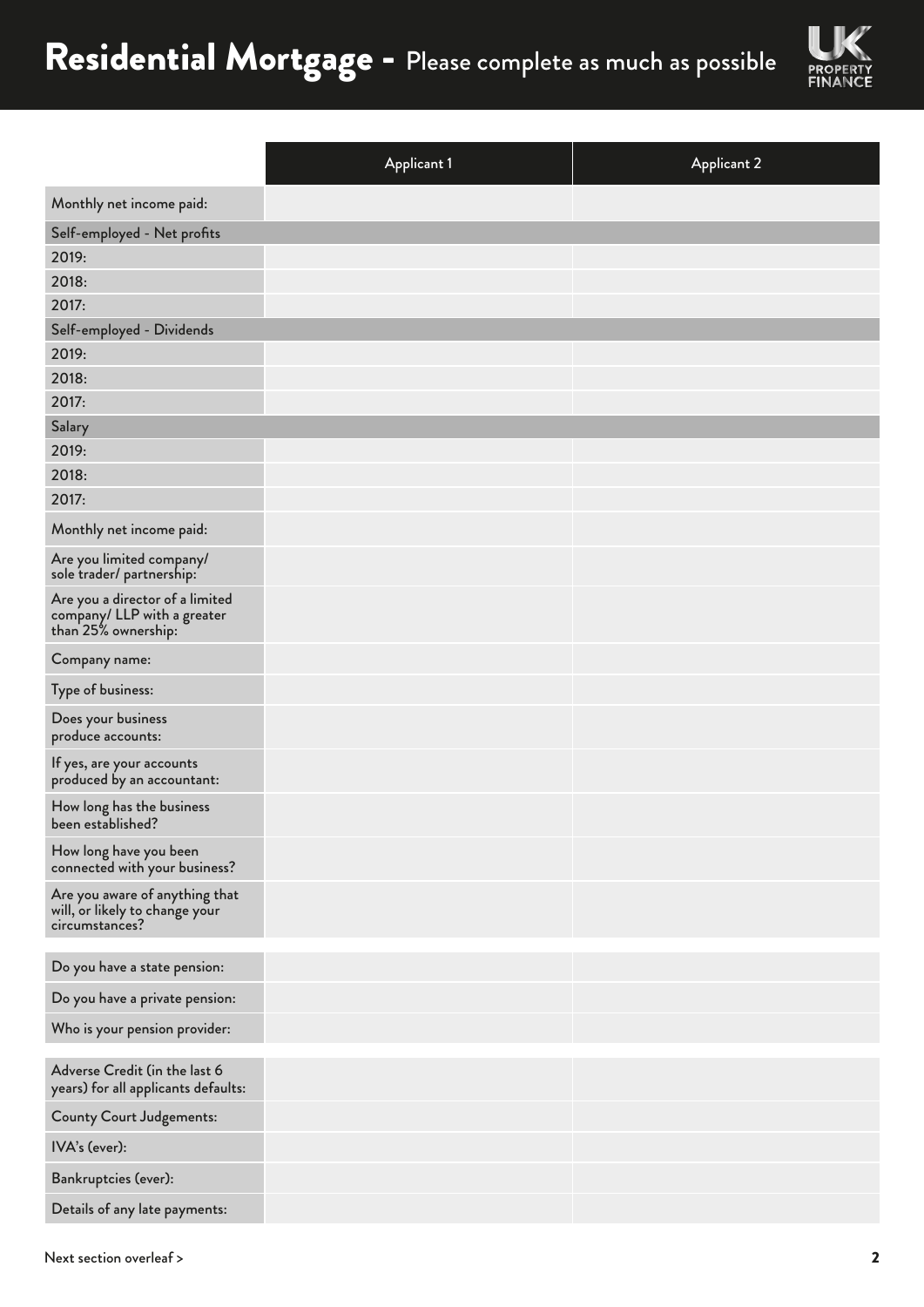

|                                                                                                           | <b>Applicant 1</b> | <b>Applicant 2</b> |
|-----------------------------------------------------------------------------------------------------------|--------------------|--------------------|
| Unsecured Loans -<br><b>Current Balance, Monthly</b><br>Payment, Provider:                                |                    |                    |
| Credit Cards - Current Balance,<br>Monthly Payment, Provider -<br>cleared monthly:                        |                    |                    |
| Hire Purchase - Current Balance,<br>Monthly Payment, Provider:                                            |                    |                    |
| 1st Charge Mortgages - Current<br>Balance, Monthly Payment,<br>Provider - Residential/<br>Commercial/BTL: |                    |                    |
| Secured Loans - Current Balance,<br>Monthly Payment, Provider:                                            |                    |                    |
| Outgoings:                                                                                                |                    |                    |
| Endowment/life insurance<br>premium:                                                                      |                    |                    |
| <b>Critical Illness:</b>                                                                                  |                    |                    |
| Permanent Health Insurance:                                                                               |                    |                    |
| Buildings/contents insurance:                                                                             |                    |                    |
| Payment Protection ASU:                                                                                   |                    |                    |
| Shared ownership rent:                                                                                    |                    |                    |
| Shared ownership rent:                                                                                    |                    |                    |
| Repairs:                                                                                                  |                    |                    |
| <b>Council Tax/water rates:</b>                                                                           |                    |                    |
| Electricity/gas/oil, etc                                                                                  |                    |                    |
| Telephone:                                                                                                |                    |                    |
| TV rental/licence:                                                                                        |                    |                    |
| Food:                                                                                                     |                    |                    |
| Clothing/hairdressing:                                                                                    |                    |                    |
| Healthcare dentist:                                                                                       |                    |                    |
| <b>Personal Pension Plan</b>                                                                              |                    |                    |
| Maintenance/childminding fees:                                                                            |                    |                    |
| Car loan/personal loan/HP:                                                                                |                    |                    |
| Credit card/variable payments:                                                                            |                    |                    |
| Public transport costs/petrol:                                                                            |                    |                    |
| Repairs/servicing/tax/insurance etc:                                                                      |                    |                    |
| Child's clothing/pocket money/<br>school fees:                                                            |                    |                    |
| Holiday/entertainment/<br>birthdays/Christmas:                                                            |                    |                    |
| Pet food/vets/other:                                                                                      |                    |                    |
| Other committed expenditure:                                                                              |                    |                    |